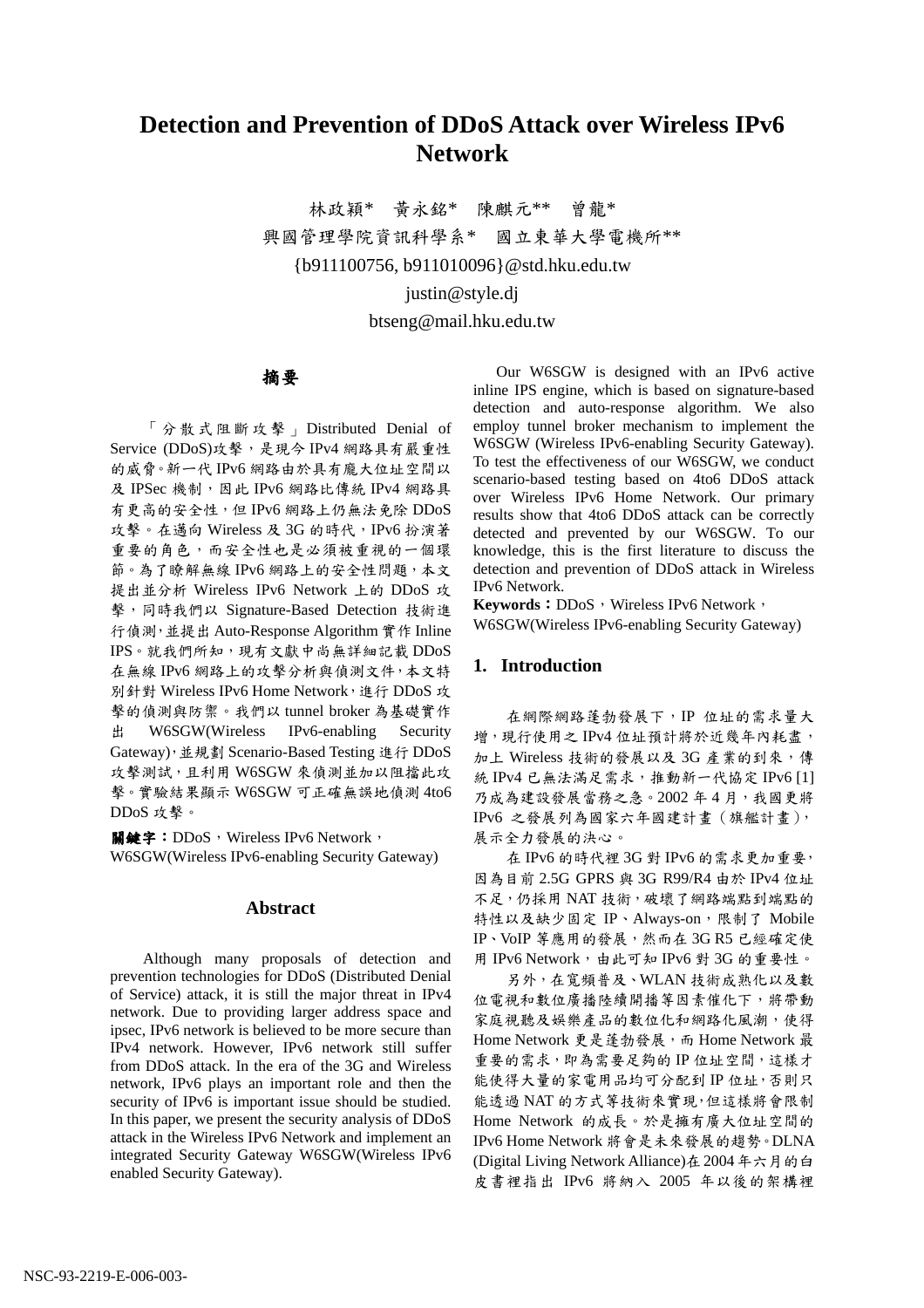[7],由此可知IPv6對於未來Home Network 的重要。

此外,根據 In-Stat/MDR 於 2002年10月底發 表的研究報告,無線區域網路 (Wireless local area network, WLAN) 的技術標準 Wi-Fi 將引領無線家 庭網路 (Wireless Home Networking) 的風潮,越來 越多家庭利用 Wi-Fi 技術,將家中的個人電腦與視 聽娛樂設備連結在一起。Wireless Home Network 用 戶將透過 Home Gateway 的方式使各種家電產品如 電視、電話、電腦等連上 Internet。由上述趨勢可知, Wireless IPv6 Home Network 將在 Digital Home Network 扮演重要角色,因此具有安全防護機制的 IPv6 Home Gateway 將會是未來重要的發展方向。

在傳統 IPv4 的網路中,分散式阻斷服務 (Distributed Denial of Service) 攻擊是威力強大的 網路威脅[8],也是當前網際網路相當嚴重的安全問 題。2000年年初, Yahoo、Amazon、CNN、eBav 被 分散式阻斷服務(Distributed Denial of Service: DDoS)的手法攻擊,造成網站數小時的停擺與經濟 上不少的損失。在以往的研究中[4]指出,現今 IPv4 與 IPv6 共存的時代下, DDoS 攻擊仍會在 IPv4 的 網路架構下透過轉換機制對 IPv6 網路進行攻擊, 如 4to6 DDoS攻擊。過去 IPv6安全性的探討多為 Wired Network, 本文則提出無線 IPv6 網路上 DDoS 攻擊 的安全性分析, 並實作出 W6SGW(Wireless IPv6-enabling Security Gateway) 來偵測及防禦無線 IPv6 網路上的 DDoS 攻擊。

本文的主要目地是研究無線IPv6網路上DDoS 攻擊的安全性分析及其偵測與防禦。本文其餘內容 如下,第二節討論 IPv6 網路上的安全性問題;第三 節說明 DDoS 的攻擊模式與分析;第四節是我們自 行開發的 W6SGW 所使用的偵測與防禦技術;第五 節則是利用 W6SGW 規劃一個測試環境以進行 Scenario-Based Testing, 最後是我們的結論與未來研 究方向。

### 2. Remarks on IPv6 Security

傳統 IPv4 網路協定已經使用多年,各式各樣 的網路技術與攻擊手法不斷推陳出新。雖然過去已 有許多學者對於 IPv4 的安全性進行深入的研究,但 網路上仍是存在著許多威脅。為了解決IPv4 安全性 問題,新一代IPv6設計之初對於安全性部分已有所 增強,如位址空間的擴增,IPv6的位址長度由32bits 擴大到 128bits,因此可以分配的位址數量大幅擴 充,這樣除了可供給更多的IP位址空間外,也可導 致駭客利用相關掃描技術與工具進行弱點掃描的 難度大幅增加。

安全問題始終是與 Internet 相關的一個重要話 題。由於在IP協定設計之初沒有考慮安全性,所以 封包傳送時容易被偽造 IP 位址和修改其內容、以及 在傳送過程中以 Sniffing 攔截並查看封包內容。也 因此 IPv4 網路上無法保證所接收到的封包資訊是 否為起始發送方和原始資料,以及資料在傳輸途中

是否有被他人看過內容。有鑑於此, IPSec 的設計 上可以為 IPv6 網路環境下的資料傳輸提供有效地 保護及傳輸上的安全。它採取的具體保護形式包括 提供傳送、接收端做資料的認證、完整性、存取控 制,以及機密性等安全服務。

IPv6 雖然具有一些增強的安全性機制,但 IPv6 協定仍具有許多安全的挑戰, 特別是 IPSec 目前在 主要的作業系統並未強制性要求,因此,IPv6上的 安全性問題也是相當值得我們探討的。在[4]文中提 到 IPv6 現階段安全性問題最大的部份在於 IPv4 /IPv6 間的轉換機制。為了讓 IPv6 與 IPv4 環境共 存, 目前已提出 Dual-Stack、Tunnel Broker[2]、 ISATAP[6]、6to4[3]等數種轉換機制使 IPv6 網路與 IPv4 環境相互運作。以 Dual-Stack 同時共存 IPv4 /IPv6 的雙堆疊機制來說,目前 IPv6 堆疊也仍未完 全支援 ipsec,所以 IPv6 轉換機制仍存在一些尚未 被深入研究的安全威脅。也由於這些不同轉換機制 在架構上缺乏完整的安全性考量,再加上仍有許多 來自上層通訊協定的安全性威脅等問題存在,而造 成有些攻擊是透過 IPv4 攻擊 IPv6[4],因此,除了 IPv6 網路本身的安全性外,由 IPv4 所延伸至 IPv6 上的安全性也是我們需要加以研究的主題。

在 P.Savola 與 C.Patel[10]的研究中指出,由於 6to4 Routers 是 IPv4 Node 構成, 因此 6to4 Routers 處理流量全部源自於 IPv4 node 然而現今並沒有任 何途徑對 6to4 Routers 上驗證對 IPv4 Node 所接收的 資料,因此6to4 網路理論上仍存在下列攻擊的可能 性: (1) Neighbor Discovery (ND) Messages 的攻擊 (2) 對 6to4 Nodes 進行 IP Spoofing 攻擊 (3)對 6to4 Nodes 進行 Spoofed Traffic 攻擊 (4)本地 IPv4 廣播 攻擊。

在我們過去的研究中[4]顯示 Tunnel Broker 機 制下進行的4to6 DDoS 攻擊中發現不具備 IPv6 網路 能力的主機也能產生 IPv6-in-IPv4 封包透過 Tunnel Broker 的轉送對 IPv6 網路中的電腦造成攻擊。此外 在封包的資訊中顯示, IP Header 來源的 IPv4 位址 欄位為 Victim 所連線的 Tunnel Broker Server 之 IPv4 位址,而來源的 IPv6 位址欄位則是亂數產生的 IPv6 位址。此外對目標進行 ICMPv6 Flood 攻擊時對 Tunnel Broker 轉換機制採取 IP Spoofing 的方式在檢 查封包欄位異常部分,我們分析出 ICMPv6 Flood 攻擊封包中的 Type 欄位值為 128 (ICMPv6 Echo Request), 此時 Code 欄位應為 0, 但攻擊封包的 Code 欄位值卻為 128, 而其 ID 欄位始終為零。而 無線上 Tunnel Broker 機制則為現階段我們所研究 的内容之一。

隨著無線網路設備的普及,無線網路已迅速深 入家庭及各級企業間,然而,在廣泛且大量的應用 下,無線網路的安全性議題儼然成為當前重要課 題。隨著 IPv6 時代的到來, IPv6 Home Network 裡 無線網路的應用將更為廣泛,也因此,在無線IPv6 網路的安全性更是需要被重視。一般在有線 IPv4 所具有的風險,在無線網路上依然存在著,甚至擁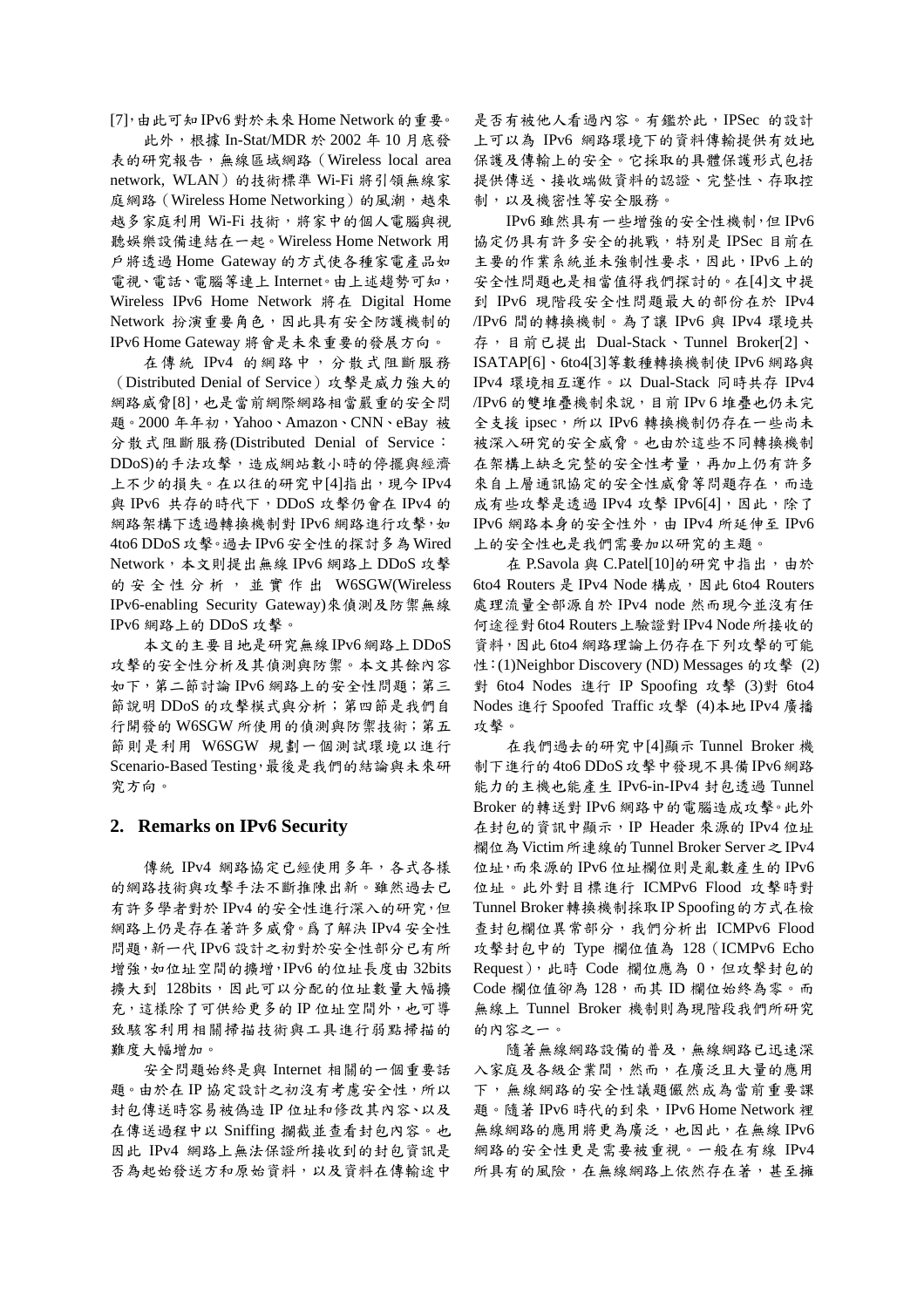有更多的風險,如無線網路上具有 WEP 加密、 Rogue AP 等更多的問題。無線 IPv6 網路整合了 IPv6 網路所具有的優點,擁有較高的安全性,即使新一 代 IPv6 網路具有較高的安全性,但無線 IPv6 網路 上仍然是存在著安全性問題。因此本文特別針對無 線 IPv6 的 DDoS 攻擊進行安全性研究。

# 3. DDoS Attack

「分散式阻斷服務攻擊」(Distributed Denial of Service, DDoS)是當前網際網路相當嚴重的安全問 題。2002年美國國防部先進研究計劃機構(DARPA) 研究就指出[14]: DDoS 攻擊主要對攻擊目標採以發 送大量的網路封包導致攻擊目標網路頻寬擁塞,或 藉由大量的服務請求,使伺服器超出原有能服務的 上限,進而造成耗損系統資源。也可針對 IPv4 網路 上層通訊協定安全問題設計有缺陷的應用程式導 致作業系統或硬體裝置在處理時發生不正常的情 況,以及藉由緩慢的攻擊方式,進而導致系統或硬 體的運作能力降低及有規劃性的操控路由表,導致 網路流量不正常的被引導到其他網路或攻擊 DNS Server 讓網域名稱對應到錯誤的 IP 位址。

DDoS攻擊可依照利用網路協定弱點[9]分為以 下幾種攻擊模式: (a)Flood Attack, 一般是指攻擊者 發送大量的網路封包去消耗特定受害者的網路頻 寬,使得受害者的網路頻寬耗盡和系統癱瘓。這些 攻擊常見的有UDP Flood攻擊和ICMP Flood攻擊。 (b)Amplification Attack,利用ICMP協定的特質來做 攻擊,並將目標指向Broadcast Address。(c)Protocol Exploit Attacks, 針對TCP/IP Three-way handshake的 特性進行攻擊,採用發出大量的SYN請求,並假造 錯誤或不存在的來源位址,因而導致伺服端仍需等 待timeout將該SYN請求結束,以及仍需處理接續大 量的SYN請求,進而造成無法提供正常連線服務。 (d)Malformed Packet Attack, 主要利用異常的封包, 以對受害者造成影響。其異常封包的攻擊又可分為 兩大類: IP Address Attack 和 IP Packet options Attack •

近年來,新型結合蠕蟲的DDoS攻擊大量出 現, 如Code Red、Nimda、SQL Slammer等。Nimda 造成全球大量的電腦遭受感染,數以萬計的郵件伺 服器收到病毒郵件,讓伺服器的性能嚴重下降或是 癱瘓,而影響整個網路的正常運作。Code Red為利 用IIS的漏洞入侵系統並自我繁殖、傳播,形成攻 擊。SQL Slammer蠕蟲則透過微軟SQL 2000的系統 漏洞快速蔓延全世界,當SQL Slammer入侵有漏洞 的系統後,便開始在網路上尋找其他有漏洞的主 機,並與該主機建立連線,產生一傳十、十傳百的 感染效應,形成分散式阻斷服務攻擊(DDOS)而癱瘓 整個網路。

本文所關注的焦點在於 4to6 DDoS 攻擊。4to6 DDoS 攻擊是針對 IPv6 上的主機進行攻擊,攻擊者 只要發佈攻擊的控制訊息,當 slave 端接收到,就

會針對目標的 IPv6 主機進行攻擊。4to6 DDoS 攻擊 最大的特色就是攻擊端與 slave 皆可不必支援 IPv6,只要擁有公開的 IPv4 位址就可在 IPv4 的網 路上攻擊 IPv6 的主機,而 4to6 DDoS 攻擊主要就是 透過 IPv4 與 IPv6 所建立的通道進行攻擊。

據我們所知,目前尚無詳細記載無線 IPv6 網 路上 DDoS 攻擊的分析與偵測文件,因此,我們首 先進行無線 IPv6 上的 DDoS 測試與分析,發現無線 IPv6 上的 DDoS 的攻擊仍然是存在著。

### 4. Detection and Prevention technology

為了分析與實測無線 IPv6 網路上的安全性, 我們自行開發了 W6SGW(Wireless IPv6-enabling Security Gateway)。W6SGW 的架構如圖 1, 主要由 Wireless IPv6、6IPS、Web-Based Management 3個 模組所組成。Wireless IPv6 使用 hostap 建置 Wireless IPv6 Access Point 功能,並透過 RADVD 發送位址, 6IPS 是 Signature-based 為基礎的 IPS, 它運用 Misuse Detection 技術來偵測網路攻擊, Web-Based Management 主要是利用 Tomcat 來建置與管理。



#### **4.1 Detection technology**

偵測技術方面我們結合了過去的開發經驗 [5], 主要採用 Signature-Based Detection (又稱 Misuse Detection), 其技術是由觀察已知事件並識 別其誤用行為(Misuse Behavior)之後,再設計成可 具體偵測其攻擊特徵的規則。Signature-Based Detection 主要以 byte-sequences 方式設計出唯一攻 擊特徵,以及結合演算法設計相似特徵方法,最後 在撰寫成攻擊模式資料庫。其最大缺點在於如果現 行攻擊行為不存在於攻擊模式資料中,將無法偵測 此行為,因此必須經常更新攻擊模式資料庫。

在針對 4to6 DDoS 的攻擊特徵分析上, Signature-Based 技術中常用的特徵規則(rules)已經 不敷需求,因此我們採用最小計數原則(Minimum Counting Principles)並將其結合特徵規則撰寫成 Plugin ·

其主要演算法如下:

global verdict\_flag, rules\_db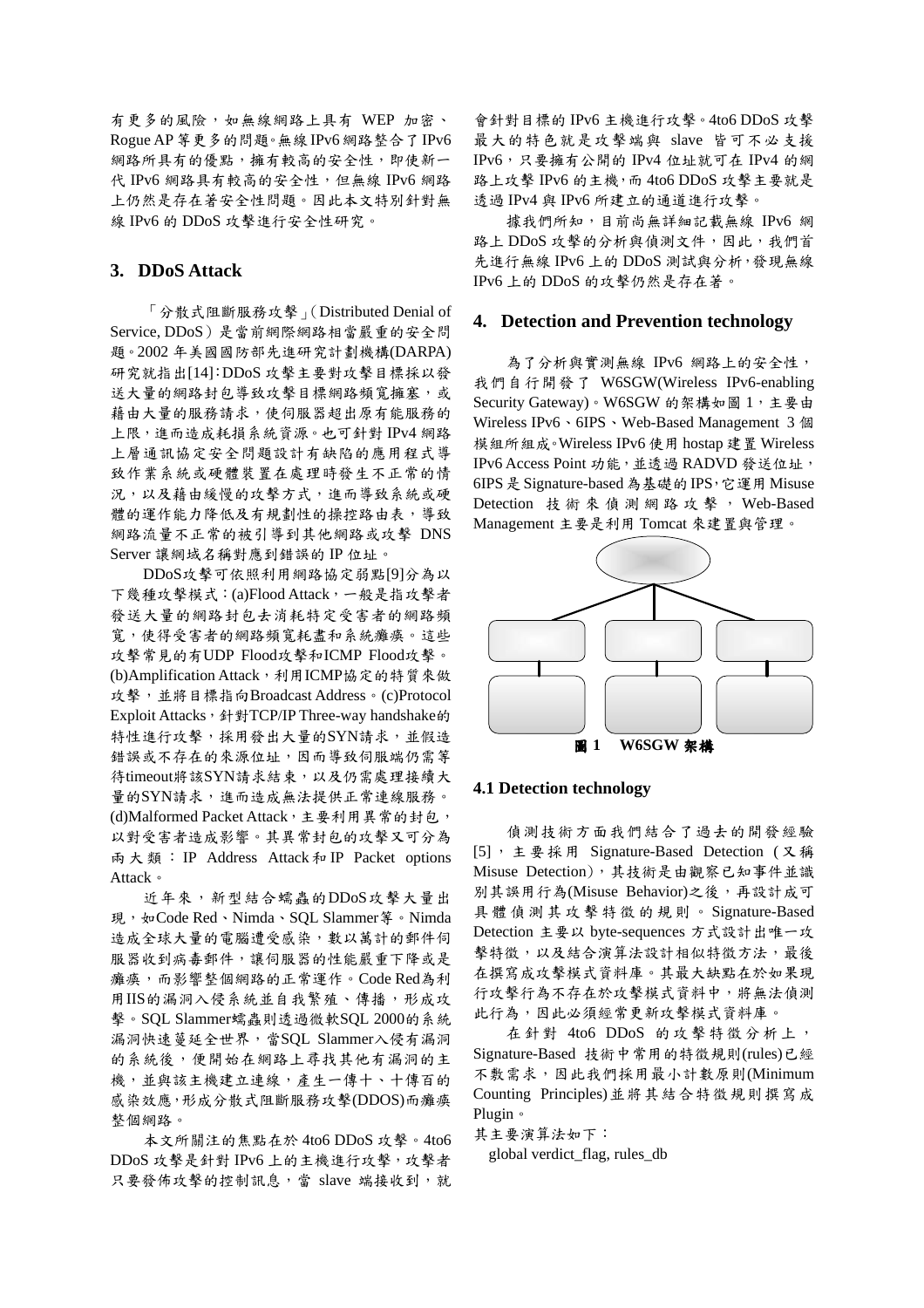4to6DDoS(packet) { 46DDoS\_flag < 0 time\_interval ← 120  $max\_session$   $\leftarrow$  20

> signatures  $\leftarrow$  get all s col from rules db where rules name equal "4to6DDoS" for each packet.column: mapping in signatures if packet.column equal signatures.s\_col 46DDoS\_flag < 1

construct session stat(packet, time interval, max session, 46DDoS flag)

if  $46DDoS$  flag = 2 verdict flag ← serious

 $\mathcal{E}$ 

4to6DDoS Plugin 先從特徵資料庫的特徵取出 後一一比對,更進一步建立以樹狀 Link-List 為基礎 的連線狀態(session status)表,並在預先定的時間間 隔(time interval)中計算出是否已超出預定的連線計 數,如果兩者狀況皆成立,我們就將此連線的封包 標記為 4to6 DDoS 的嚴重性攻擊封包。

#### **4.2 Prevention technology**

IPS(Intrusion Prevention System)依其運作模式 可分為 In-line Mode 與 Tap Mode。In-line Mode 意 指將 IPS 設置於網路通道上,所有網路上的流量都 必須透過 IPS 轉發, Tap Mode 則是全雙工的監控網 路上各方向的流量,可進行迂迴回應的動作。

IPS 的回應機制是屬於入侵回應系統(Intrusion Response System, IRS)中的一部份, 入侵回應系統是 一套機制完善的 IDS 警報處理系統。一般而言, IRS 本身並未進行入侵偵測的工作,而是基於 IDS 運 作: IDS 送出警報至 IRS 之後, 系統再針對不同的 警報進行相對應的處理動作。IRS 依反應方式來分 類,可將其分為 Notification Systems、Automatic Response Systems 與 Manual Response Systems 三種 類型,以下整理表1來說明各種類型的IRS。

| Notification   | 本質上與一般 IDS 的回應方式相           |
|----------------|-----------------------------|
| Systems        | 同,主要是產生報告和警訊,但              |
|                | 此系統包含更多的通報方式,例              |
|                | 如發送 E-Mail、SMS 等,之後再        |
|                | 由管理者作後續的處理動作。               |
| Automatic      | 此系統發展上傾向於取代管理者              |
| Response       | 位置,原先須要依靠人員來手動              |
| Systems        | 進行的阻擋工作都由此系統自動              |
|                | 的進行, IPS 便是屬於此類型的           |
|                | 反應系統。                       |
| Manual         | 與 Notification Systems 的回應方 |
| Response       | 式雷同,差異在於 Manual             |
| <b>Systems</b> | Response Systems 會在發出警報     |

表 1-IRS 類型

| 之外產生幾項處理方式供管理者 |
|----------------|
| 參考利用,不過最後依然要由人 |
| 員手動將攻擊阻斷。      |

在我們實作的 IPS 整體架構如圖 2 所示,共分 成五個模組與三個資料庫。實作上是採取模組化的 方式進行,這方式不但可為以後提供更高的擴充 性,也利於實作時的除錯之便利。



其中 Data Collector 模組主要功能為透過網 路卡監聽所有網路流量,並擷取 IPv6 網路封包。 Data Preprocessor 模組在接收到 Data Collector 模 組轉送來的封包後,將得到的資訊儲存於標準化 的格式中以利偵測的進行。Intrusion Engine 模組 會先將 Rules Database 中的規則讀出,接著持續 的偵測 Data Preprocessor 模組所產出標準結構的 封包資訊進行比對,若比對時與規則庫內描述的 特徵一致時,便會對 Monitor & Alert Module 模組 送出預期警示命令所需要的資訊。Monitor 和 Alert Module 模組在 Intrusion Engine 模組傳送警 示命令資訊時做出相對應的行為,例如將遭受入 侵或攻擊的相關資訊記錄或發出警報,此外也提 供管理者可以監控正常流量與察看異常記錄。 Event Database 存放著 Data Collector 模組解析過 後的網路封包資訊。Rules Database 用來存放描述 **攻擊或入侵特徵的規則,規則將以通用的格式進** 行儲存。Message Database 主要存放著 Intrusion Engine 模組所偵測出的事件,經由 Monitor & Alert Module 模組觸發(Trigger)後所記錄, 在管理 者需要監控時,經由 Monitor & Alert Module 模組 讀取與分析成格式化報表。

IDS 與 IPS 主要的差别在於 Response Module 部分。Response Module 主要是在接受到來自於 Intrusion Engine 的命令訊息,會做出對應的阻斷 攻擊行為。

我們實作的演算法如下: global verdict\_flag, type\_db

receive raw\_packet and put in packet\_queue  $packet \leftarrow$ new packet  $packet_type \leftarrow get type from type db using$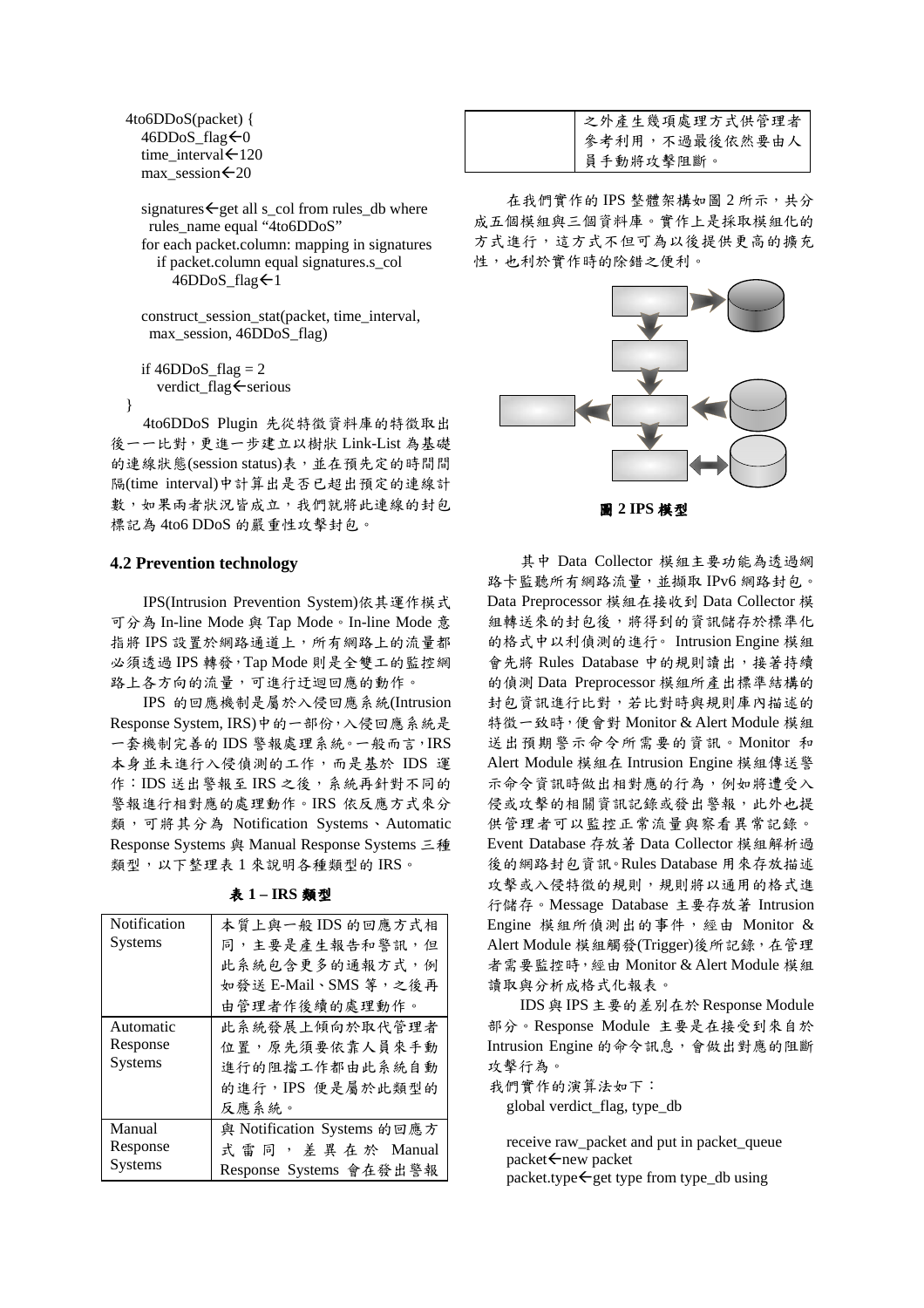```
raw_packet.header as key
pass decode(raw_packet, packet)
pass detection(packet, verdict flag)
switch(verdict flag)
case 0:
      packet.severity level ← normal
      forward(packet)
case 1<sup>.</sup>
      packet.severity_level <warning
      forward(packet)
case 2:
      packet.severity level ← serious
       drop(packet)
default:
      packet.severity level ← unknown
      forward(packet)
next packet
```
由於 IPS 運作於 in-line 模式, 因此我們必須 先將接收的封包存放於佇列(Queue)中,在經過繁 雜的解碼(Decode)與偵測(Detection)處理後,我們 採以階層式等級(Hierarchical level)來區分其嚴重 性及回應處理,例如偵測出並無存在任何攻擊的 封包則將其標記為 Normal,並且將其轉送 (Forward);若偵測出 Port Scan 這類嘗試性並且不 會直接造成傷害的攻擊,則將封包標記為警告性 質,也將其繼續轉送;若偵測出4to6 DDoS這類 嚴重性的攻擊封包,則除了發送警訊之外也將其 封包丢棄(Drop)。

#### **Scenario-based Testing of 4to6 DDoS** 5.

### attacks with W6SGW

建構完成 W6SGW 後,為了進行本次無線網路 上 4to6 DDoS 攻擊的分析, 我們已經先進行攻擊模 式之特徵分析,並且已將這些攻擊模式的特徵寫入 W6SGW 規則庫,接著我們部署一個具有無線 IPv6 網路的實驗環境,並利用 W6SGW 及 Multimedia Server 進行以串流媒體為主的 Scenario-Based Testing, 來證明 W6SGW 之有效性。

我們的測試場景如圖3所示,在此環境中我們 建置了一個 Wireless IPv6 Home Network 的測試環 境, 其內部利用 Windows Server 2003 架設 IPv6 多 媒體伺服器。我們利用 MN1 作為 Media Server 的 Client 端且透過 W6SGW 來觀看 Media Server 上的 影像與聲音串流。在攻擊實作方面則由 Attacker 控 制 2 台具有 Dual Stack 網路機制 (IPv6 / IPv4) 的 Slave, 以及一台僅有 IPv4 網路的 Slave 來對 Media Server 發動 ICMPv6 的 Flood 攻擊, 藉此了解到 4to6 DDoS 攻擊是否會對 Media Server 運作產生影響, 以及 W6SGW 是否有發揮應有的效益。

我們的攻擊實測是針對運作中的 Media Server 發動攻擊。首先我們先使用 MN1 觀看 Media Server 上的影像及聲音串流並記錄下正常觀看影音的流 量。接著才進行 4to6 DDoS 攻擊: 由 Attacker 控制 對 Slave 送出攻擊控制訊息,當 Slave 收到攻擊訊息 後開始對 Media Server 產生攻擊流量, 此時我們在 MN1 上會明顯的感受到影音串流的跳格及中斷現 象。



圖 3 W6SGW 攻擊測試環境圖

瞭解 4to6 DDoS 攻擊所造成的影響後,接著我 們啟動 W6SGW 中的 IPS 功能, 並透過 Web-Based

的監控畫面,如圖4所示,可以清楚的看到上方的 監控視窗出現攻擊所產生的龐大連線數,且下方警